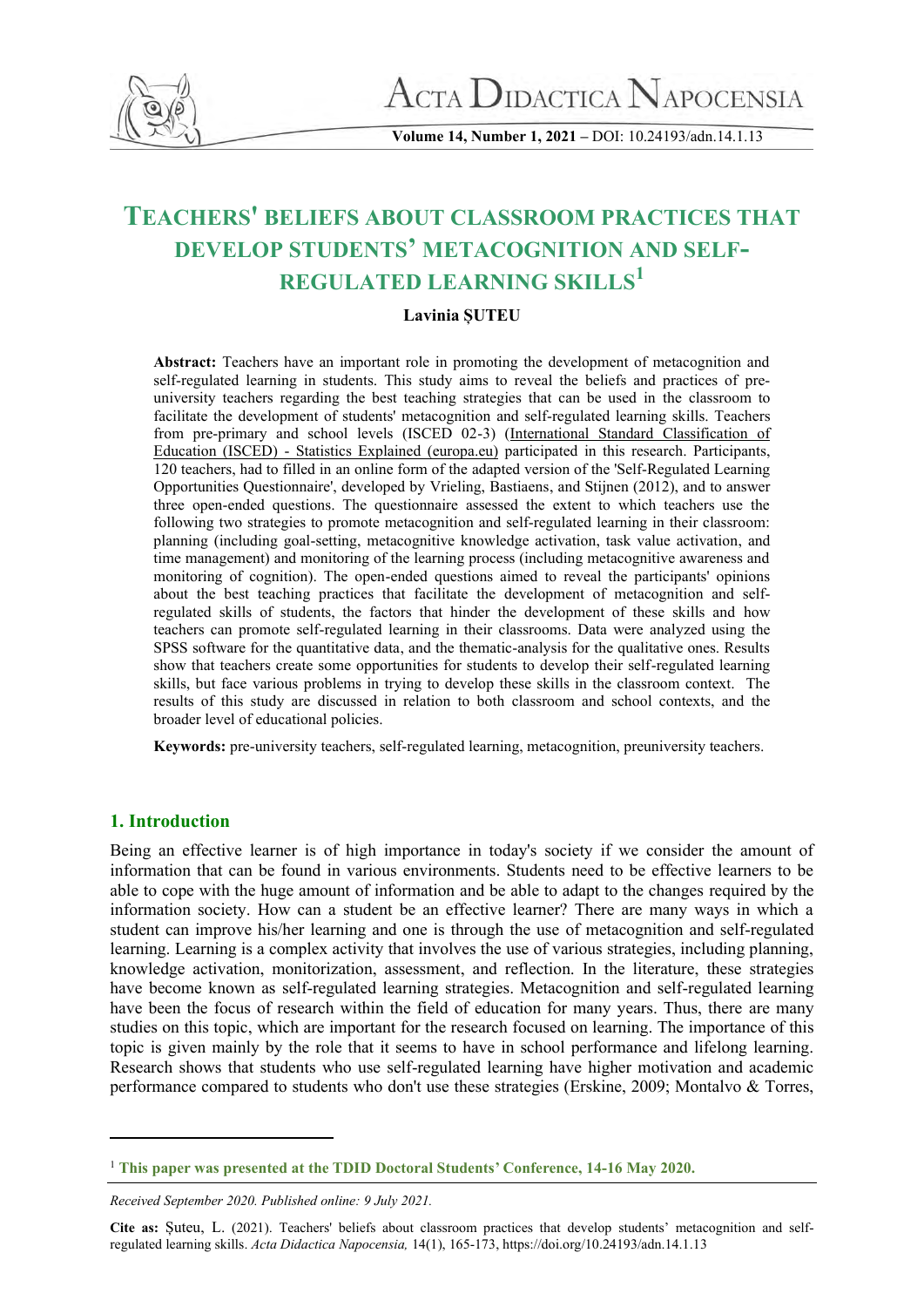2004; Shunk & Ertmer, 2000), are active and independent learners, and are able to solve various problems (Coutinho, Wiemer-Hastings, Skowronski & Britt, 2005; Gott, Lesgold & Kane, 1996).

#### **2. Metacognition and self-regulated learning**

Metacognition and self-regulated learning have been used as interchangeable terms in many studies and this made it difficult to find a unanimously accepted definition for each concept. The main contribution to the field of metacognition was made by John Flavell (1970) who defined it as how one thinks about his/her cognitions and how one monitors his/her cognitions. Flavell operationalized the concept through metacognitive knowledge, experiences, goals, and strategies (Dinsmore et. al, 2008). Although Flavell can be considered the promoter of metacognition, many researchers brought essential contributions to this field. Whilst there are many different models of metacognition, what all have in common is the fact that metacognition has a clear cognitive orientation, being concerned with how one thinks about his/her cognitions. Unlike metacognition, self-regulated learning has its roots in the social cognitive theory of Albert Bandura, who emphasized the behavioral and emotional aspects of selfregulation. However, Graham et al. (1991) and Zimmerman (2010) are the ones who introduced selfregulation in the learning field, correlating this concept with academic contexts. For this study, we consider metacognition as an important component of the self-regulated learning concept. Selfregulated learning can be defined as the active participation of a person in his/her learning, and involves the control and monitoring of the cognitive, emotional, and behavioral aspects of learning, with the interaction of personal, behavioral, and environmental factors. The self-control and selfmonitorization of cognition can be considered a part of the metacognitive dimension of self-regulated learning (Graham et al., 1991; Zimmerman, 2010).

Teachers have an important role in the development of metacognition and self-regulated learning of students. Research indicates (Moos & Ringdale, 2012; Peeters et al., 2014) that teachers themselves need to have metacognitive knowledge, to be able to explicitly model metacognitive and self-regulated learning skills, and to use teaching practices that involve the active participation and interaction of students.

Vrieling and colleagues (2010) have developed a model of self-regulation that can be used by teachers in creating opportunities for the development of self-regulation skills in the classroom context. Their model is based on several principles that are considered essential for creating and increasing classroom opportunities for self-regulated and metacognitive learning. First, when teachers promote selfregulated learning in the classroom, they should develop the knowledge of students in a given subject area  $(1<sup>st</sup>$  principle). Secondly, the promotion of self-regulated learning in the classroom context involves the integration of the domain-specific knowledge with strategies for learning and thinking (the 2nd principle). It is also essential to explicitly model self-regulated and metacognitive learning skills (the 3rd principle). The process of learning self-regulated and metacognitive strategies has to be explicitly and verbally guided by teachers. Students in general, and primary school students in particular, need to have teachers that demonstrate them how to use metacognition and self-regulated skills in learning, to be able to use later these skills and strategies independently, without any guidance from an adult. The process of modeling is closely related to scaffolding, which involves the gradual decrease of the teacher's control in the favor of the student's control (the 4<sup>th</sup> principle). Besides these principles, it is essential to take into account the curriculum, the use of specific materials, and the conditions of the school context for promoting self-regulated and metacognitive learning in the classroom (the  $5<sup>th</sup>$  principle) and to involve students in collaborative learning environments (the  $6<sup>th</sup>$ principle). In promoting self-regulated learning in the classroom, teachers have to focus on the following aspects of the learning task: goal setting, prior knowledge activation, metacognitive knowledge activation, metacognitive awareness and monitoring of cognition, judgments, attributions, task value activation and time management (Vrieling et al., 2010).

Considering the important role that metacognition and self-regulated skills play in learning in general and in academic performance, in particular, we aim to identifythe opportunities that teachers create in the classroom for students to develop metacognition and self-regulated skills. In addition, we aimed to identify the most appropriate strategies to develop these skills in the classroom context and the factors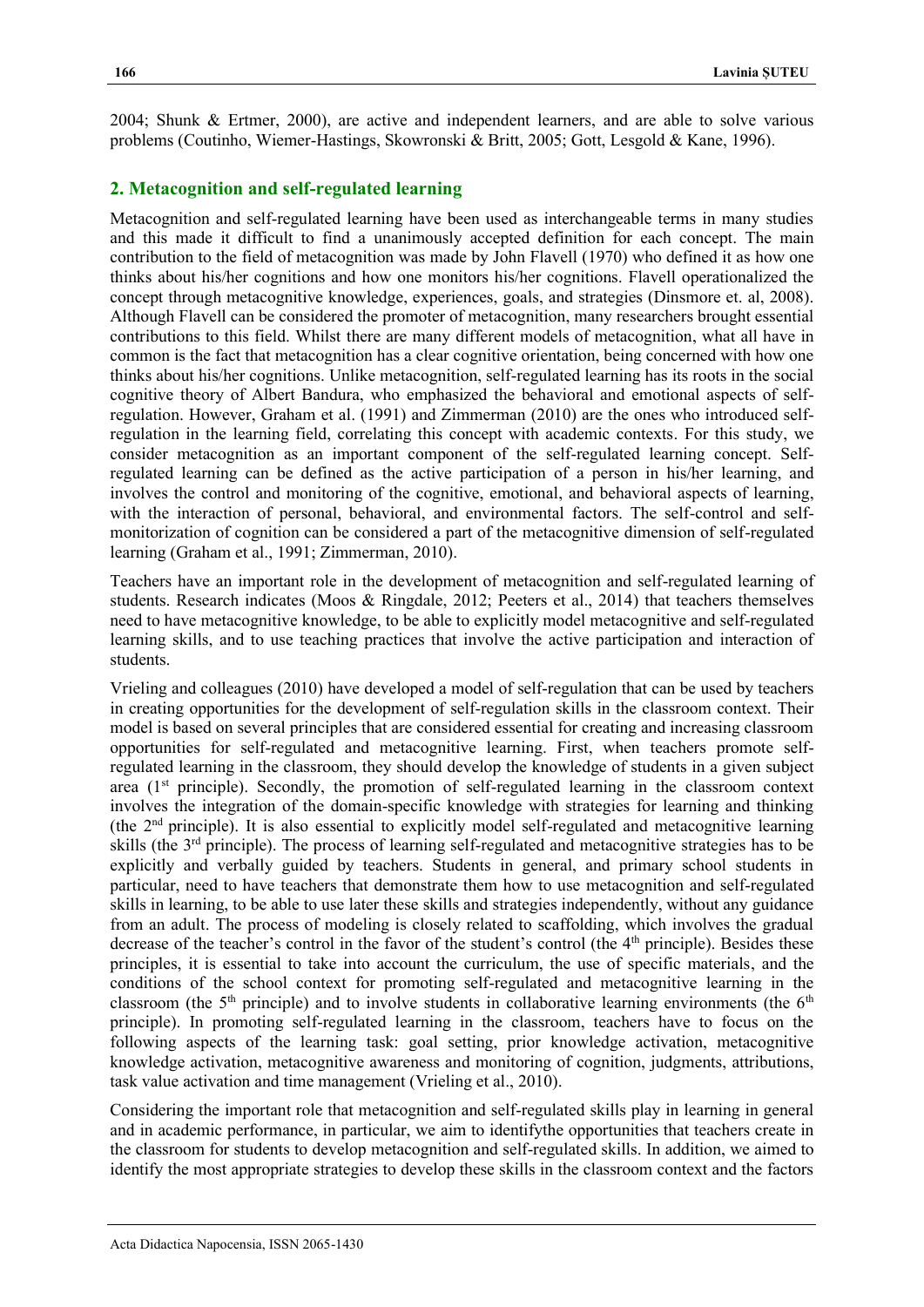that hinder the development of self-regulated learning. To summarize, the research questions of this study are:

- 1. What opportunities do teachers create to develop students' metacognition and self-regulated learning skills in the classroom?
- 2. What are the best teaching strategies that develop metacognition and self-regulated learning skills of students, in your opinion? (The teachers' opinion).
- 3. How can teachers develop metacognition and self-regulated learning skills of students, in classroom?
- 4. What are the factors that hinder the development of students' metacognition and self-regulated learning skills?

# **3. Methodology**

In this study, we decided to use both quantitative and qualitative methods. We have adapted the questionnaire developed by Vrieling and colleagues (2012), the Self-Regulated Learning Opportunities Questionnaire, to identify the extent to which teachers create opportunities for students to develop self-regulated learning skills. Additionally, we asked participants to answer three openended questions to get detailed information about how can teachers develop metacognition and selfregulated learning skills of students, in the classroom context, and identify the factors that hinder the development of these skills.

## **3.1. Participants**

To identify the opportunities that teachers create for the development of metacognition and selfregulated skills in the classroom, we invited pre-primary and school teachers (ISCED 02-3) [\(International Standard Classification of Education \(ISCED\) -](https://ec.europa.eu/eurostat/statistics-explained/index.php/International_Standard_Classification_of_Education_(ISCED)) Statistics Explained (europa.eu) to participate in this research and 120 teachers accepted the invitation and completed an online selfassessment scale. Participants are teaching at all levels of the pre-primary and school education (ISCED 02-3): 38 of the participants are pre-primary teachers, 39 are teaching at the primary school level, 22 at the middle school level, and 21 at the high school level. Most of the participants are Romanian females (112) who teach in urban areas, males being underrepresented in this study. The sample has also 8 Hungarian teachers. The mean age of the participants is 41.88 years old. The teaching experience varies between 1 and 40 years: 30 participants have between 1-10 years of experience, 28 between 11-20 years, 45 between 21-30 years of experience, 15 between 31-40 and 2 participants have a teaching experience of 41-45 years.

## **3.2. Instrument**

The English version of the Self-Regulated Learning Opportunities Questionnaire (SRLOQ, Vrieling, Bastiaens & Stijnen, 2012) was used to assess what opportunities pre-primary and school teachers create for their students to develop self-regulated and metacognitive skills. For this study, we have adapted 2 subscales of the questionnaire, namely the planning scale and the monitoring of the learning process scale. The Planning scale of the SRLOQ has four dimensions: goal setting (8 items), metacognitive knowledge activation (2 items), task value activation (2 items), and time management (4 items), and a Cronbach alpha of 0.84. The second scale, monitoring of the learning process, has 6 items that assess the metacognitive awareness and monitoring of cognition and has an internal consistency of 0.81. In this study, the alpha Cronbach for the planning scale was 0.95 and 0.84 for the monitoring scale. We have first analyzed the items to see if they would be appropriate for the study and this analysis was made by three experts. After this analysis, the items were translated and verified by an expert teacher in educational sciences. In the introduction of the questionnaire, we added a short description of what metacognition and self-regulated learning means and a short list of demographic items (age, school, didactic degree, level of education, level of teaching, the teaching environment, and years of experience in teaching).

In addition to the adapted version of the Self-Regulated Learning Opportunities Questionnaire, we have added three open-ended questions:  $(1)$  . What are the best teaching strategies that develop the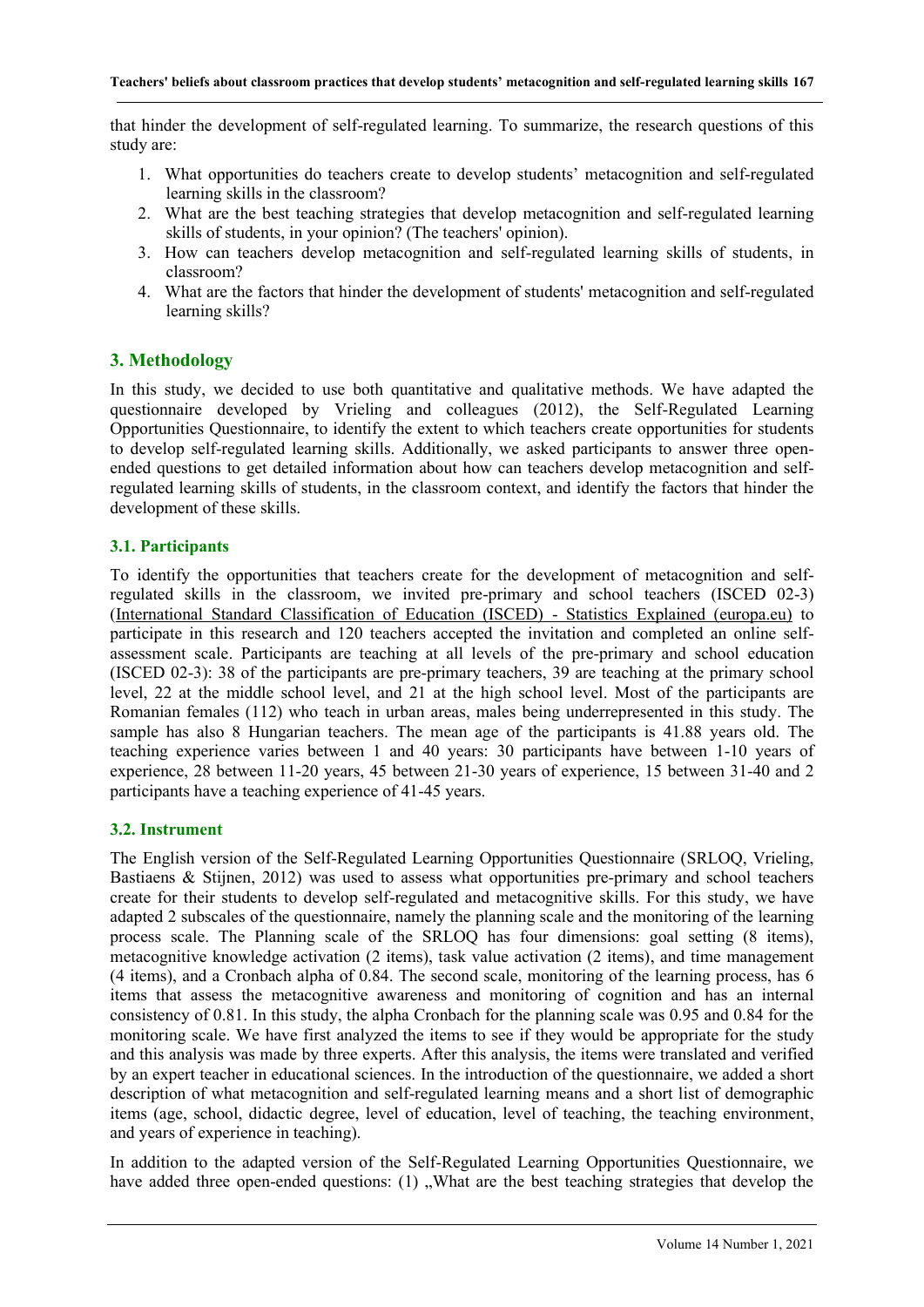metacognition and self-regulated learning skills of students, in your opinion? (teachers' opinion)', (2) "How can teachers contribute to the development of metacognition and self-regulated learning skills of students? and (3), What are the factors that hinder the development of students' metacognition and self-regulated learning skills?".

## **3.3. Procedure**

We used a convenient sampling strategy (the snowball technique) and asked the teachers enrolled in MA and Ph.D. programs in Romania to complete an online version of the adapted SRLOQ (Vrieling, Bastiaens & Stijnen, 2012). Participants received an email with a link that directed them to the scale. We invited those who agreed to participate in the study to share the link with their colleagues to increase the number of participants. We informed teachers that their participation in the study is voluntary and anonymous and they can opt-out of completing the questionnaire at any time. No rewards or benefits were offered for participating in this research. The final sample has 120 Romanian and Hungarian teachers from pre-primary and school levels (ISCED 02-3) in Romania.

# **4. Results**

For the quantitative data analysis, we used the SPSS software, the IBM SPSS Statistics 21. Table 1 illustrates the means and standard deviations of the 5 subscales of the questionnaire. The first four dimensions (goal setting, metacognition knowledge activation, task value activation, and time management) measure the planning of the learning process while the last one measures the monitoring of the learning process. Table 1 shows that the lowest mean is 2.75 for the time management subscale and the higher one is for monitoring the learning process. Nevertheless, the means are quite similar for all dimensions, the differences between the values being small. Considering that the maximum score is 5 and that the means range between 2.75 and 3.19, teachers create some opportunities for students to develop their self-regulated skills. Accordingly, there are some contexts in which students are encouraged to set learning goals, monitor their learning, activate metacognition and task value, and organize their learning time.

|                | Goal<br>setting | Metacognition<br>knowledge activation | <b>Task Value</b><br><b>Activation</b> | Time<br>management | Monitoring<br>learning |
|----------------|-----------------|---------------------------------------|----------------------------------------|--------------------|------------------------|
| Mean           | 3.09            | 3.04                                  | 2.86                                   | 2.75               | 3.19                   |
| Std. Deviation | 94              | .99                                   | .06                                    | .95                | 1.02                   |

**Table 1**: *Means and standard deviations of the 5 subscales*

Teachers who create opportunities for students to develop their planning skills also create opportunities for the development of monitorization skills. The sub-scales of the Planning dimension of SRLOQ are metacognition knowledge activation, task value activation, time management, and goal setting. All these sub-scales are strongly and positively correlated. Metacognition knowledge activation is highly correlated to the task value activation  $(r=0.793, p=0.01)$ , time management  $(r=0.736, p=0.01)$  and goal setting  $(r=0.714, p=0.01)$ . Otherwise said, students who activate their metacognition knowledge also use time management and goal setting skills and activate the value of the task. Task value activation is highly correlated with both time management ( $r= 0.782$ ,  $p=0.01$ ) and goal setting  $(r=0.780, p=0.01)$ , and the last two (time management and goal setting) are also strongly and positively correlated with each other  $(r=0.652, p=0.01)$ .

Teachers' experience might have an essential role in developing the self-regulated learning skills of students in the classroom and thus we analyzed the data according to this variable. The analysis of the data distribution done in SPSS shows that we have a normal distribution, and the one-way (between groups) ANOVA test was done to see if there are any differences in developing students' metacognition and self-regulated learning skills due to the teachers' experience. Tables 2, 3, 4 and 5 illustrate the results of this analysis.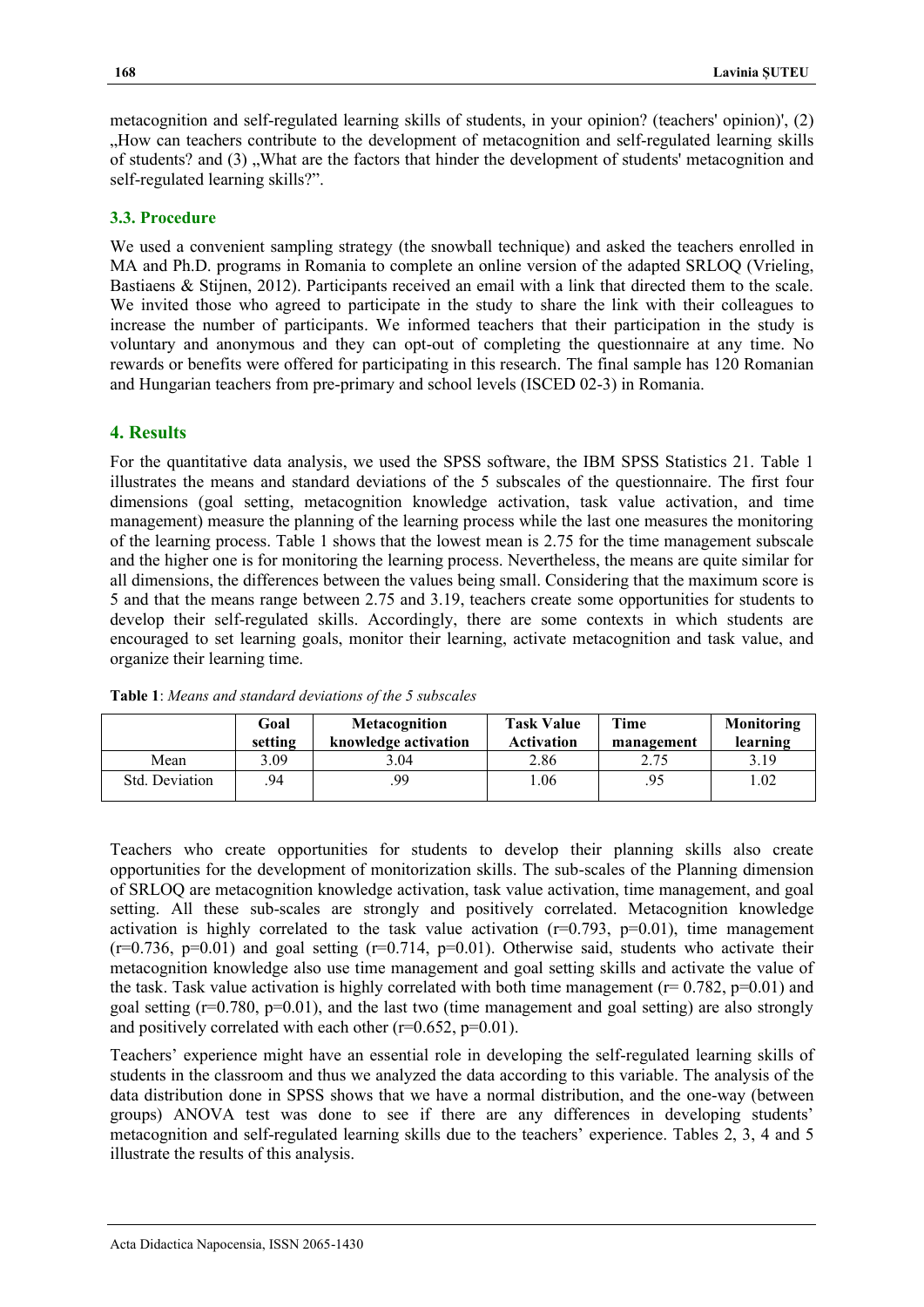|           | N              | Mean | Std.<br><b>Deviation</b> | Std.<br>Error | 95% Confidence Interval for<br>Mean |                    | <b>Minimum</b> | <b>Maximum</b> |
|-----------|----------------|------|--------------------------|---------------|-------------------------------------|--------------------|----------------|----------------|
|           |                |      |                          |               | <b>Lower Bound</b>                  | <b>Upper Bound</b> |                |                |
| $1 - 10$  | 30             | 3,38 | ,55                      | ,10           | 3,17                                | 3,59               | 2,48           | 4,31           |
| years     |                |      |                          |               |                                     |                    |                |                |
| $11 - 20$ | 28             | 3,47 | ,82                      | ,15           | 3,15                                | 3,78               | 1,71           | 4,82           |
| years     |                |      |                          |               |                                     |                    |                |                |
| $21 - 30$ | 45             | 3,56 | ,68                      | ,10           | 3,34                                | 3,77               | 2,19           | 4,90           |
| years     |                |      |                          |               |                                     |                    |                |                |
| $31 - 40$ | 15             | 3.49 | ,53                      | ,13           | 3,19                                | 3,79               | 2,49           | 4,58           |
| years     |                |      |                          |               |                                     |                    |                |                |
| 41-45     | $\overline{2}$ | 4,48 | ,48                      | ,34           | ,11                                 | 8,85               | 4,14           | 4,83           |
| vears     |                |      |                          |               |                                     |                    |                |                |
| Total     | 120            | 3,50 | ,68                      | ,06           | 3,37                                | 3,62               | 1,71           | 4,90           |

**Table 2:** *SRL Opportunities. Descriptive statistics.*

**Table 3**: *SRL Opportunities: Test of Homogeneity of Variances*

| <b>Levene Statistic</b> | <b>100</b> | ነ ሰዓ |  |
|-------------------------|------------|------|--|
| --                      |            |      |  |

#### **Table 4:** *SRL Opportunities: ANOVA*

|                | Sum of Squares | df   | Mean Square |     |     |
|----------------|----------------|------|-------------|-----|-----|
| Between Groups | 2.49           |      | ΩZ          | .36 | 250 |
| Within Groups  |                |      |             |     |     |
| Total          | 53.67          | . 19 |             |     |     |

**Table 5**: *SRL Opportunities: Robust Tests of Equality of Means*

|                                   | <b>Statistic<sup>a</sup></b> |  | df           |  |  |
|-----------------------------------|------------------------------|--|--------------|--|--|
| Welch                             | .93                          |  | $.6^{\circ}$ |  |  |
| .62<br>Brown-Forsythe<br><b>Q</b> |                              |  |              |  |  |
| a. Asymptotically F distributed.  |                              |  |              |  |  |

It can be concluded that there are no statistically significant differences between group means as determined by one-way ANOVA  $(F(4, 115)=1.36, p=0.25)$ . In other words, there are no statistically significant differences in the opportunities that teachers' create to develop the metacognition and selfregulated learning skills of students due to the teaching experience.

To analyze the qualitative data, we used the thematic analysis procedure, particularly the bottom-up or the inductive approach. We read the open-ended responses of the participants several times and noted the main codes that appeared in the text. Data were organized into codes which considerably helped us reduce the analysis into small sub-texts with particular meanings. This approach has been used for each of the three open-ended questions addressed in the measurement instrument and the results of the analysis are presented in Table 6, Table 7, and Table 8.

**Table 6**: *The best teaching strategies that develop the self-regulated learning skills of students, according to teachers'opinion*.

| The main themes identified |              |  |  | <b>Key terms</b>                                                                                                                                                                                                                                                 |
|----------------------------|--------------|--|--|------------------------------------------------------------------------------------------------------------------------------------------------------------------------------------------------------------------------------------------------------------------|
|                            | interaction. |  |  | 1. Self-regulated learning development through "IT" / "interactive" / "cooperation" / "collaboration" /<br>"working in groups" /"teamwork" / "active and<br>participative"/"active involvement" / "the cube<br>method"/ "role play" / "the didactic game" / "the |
|                            |              |  |  | game".                                                                                                                                                                                                                                                           |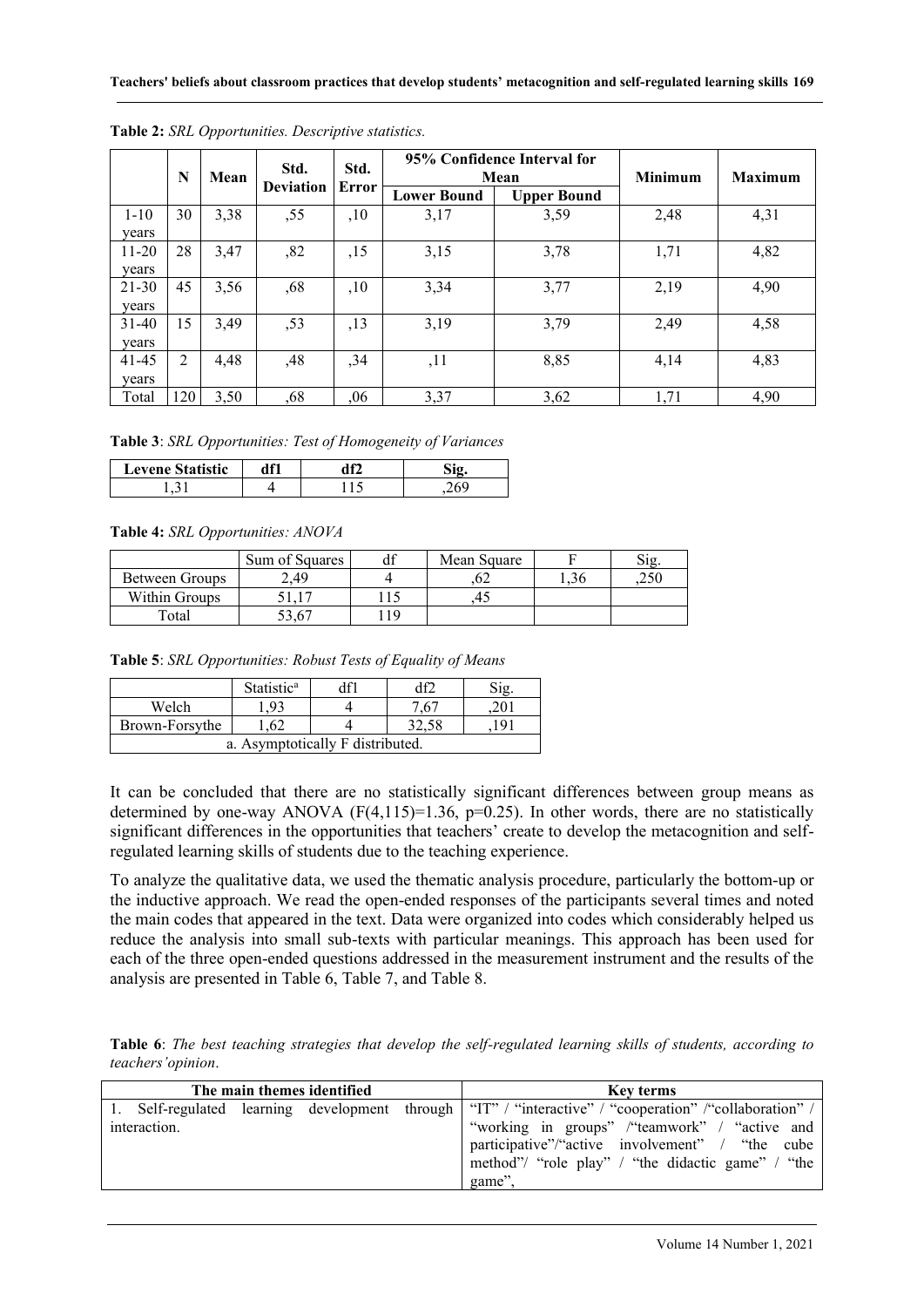| 2. Self-regulated                                       |  | learning development through | "critical thinking" / "algorithmic" / "cognitive" /      |
|---------------------------------------------------------|--|------------------------------|----------------------------------------------------------|
| rationality.                                            |  |                              | "inductive" / "deductive" / "research" / "discovery      |
|                                                         |  |                              | learning" / "the exercise" / "the experiment" / "the     |
|                                                         |  |                              | investigation".                                          |
| 3. Self-regulated learning development as a traditional |  |                              | "the project" / "the case study" / "individual learning" |
| approach.                                               |  |                              | "repetition" / "memorization" / "problem solving" / "    |
|                                                         |  |                              | debate".                                                 |
| Self-regulated<br>4                                     |  | learning development through | "motivation" / "feedback" / "self-evaluation".           |
| stimuli.                                                |  |                              |                                                          |

For the first question for instance (Which strategies do you consider to be the most suitable to develop the self-regulated learning skills of students?") participants considered that self-regulated learning skills of students can be developed through: "cooperative learning, involving students in activities in which they are put in a position to analyze, critically reflect, investigate, share their opinions, to self evaluate, to give and receive feedback" (Primary school teacher, female, 34 years of experience, urban teaching area); "Transforming information through graphic organizers, summarizing content, repetition" (Primary school teacher, female, 21 years of experience, urban teaching area); "The most appropriate strategies, in my opinion, are those strategies that involve the student in a real and active way in the learning activity. First of all, the strategies through which we want the student to learn must appeal to the motivational dimension to arouse not only the student's curiosity and interest but also his desire to learn. At the same time involving the student in searching for sources of information, helping him and guiding him in selecting the information he/she needs, operationalizing with the new information in an applied way, and lead the student to identify the purpose and benefits of what he has learned. Cooperation and collaboration are the basis for stimulating learning (not competitivity and hierarchization). The student will have opportunities and courage, if an open learning environment has been created, to recognize what he knows, to identify what he does not yet master and thus asking for help to be able to acquire the necessary skills" (Primary school teacher, 22 years of experience, rural teaching area).

Another important question in this study was concerned with how teachers can contribute to the development of self-regulated learning skills of students. To identify how teachers develop students' self-regulated learning, we asked participants to answer an open-ended question: "How can teachers contribute to the development of self-regulated learning skills of students?". Table 7 illustrates some of the participants' answers to this open-ended question and the main themes identified in data analysis.

| The main themes identified                                                          | Key terms                                                                              |
|-------------------------------------------------------------------------------------|----------------------------------------------------------------------------------------|
| 1. Self-regulated learning development through<br>individualized learning.          | "individualization", "the needs analysis", "liberty".                                  |
| 2. Self-regulated learning development through self-<br>assessment.                 | "self-assesment", "monitorization".                                                    |
| 3. Self-regulated learning development through active<br>participation of students. | "student involvement", "active"<br>involvement of<br>students", "interactive methods". |
| 4. Self-regulated learning development through team-<br>work.                       | "collaboration", "team-work", "group discussions",<br>"group thinking".                |

**Table 7**: *How can teachers contribute to the development of self-regulated learning skills of students?*

Research clearly indicates that teachers must provide explicit guidance and support for developing and increasing students' self-regulated and metacognitive skills of students. Considering this important role of teachers, we asked participants to express their opinions concerning the way in which teachers can contribute to the development of the self-regulated learning skills of students. Participants believe that "teachers can encourage them [students] in their self-assessment process and teach them to use metacognitive strategies, to teach them how to learn". (Primary school teacher, female, 10 years of experience, urban area); "setting goals, using attentional resources, using mind maps for easy retention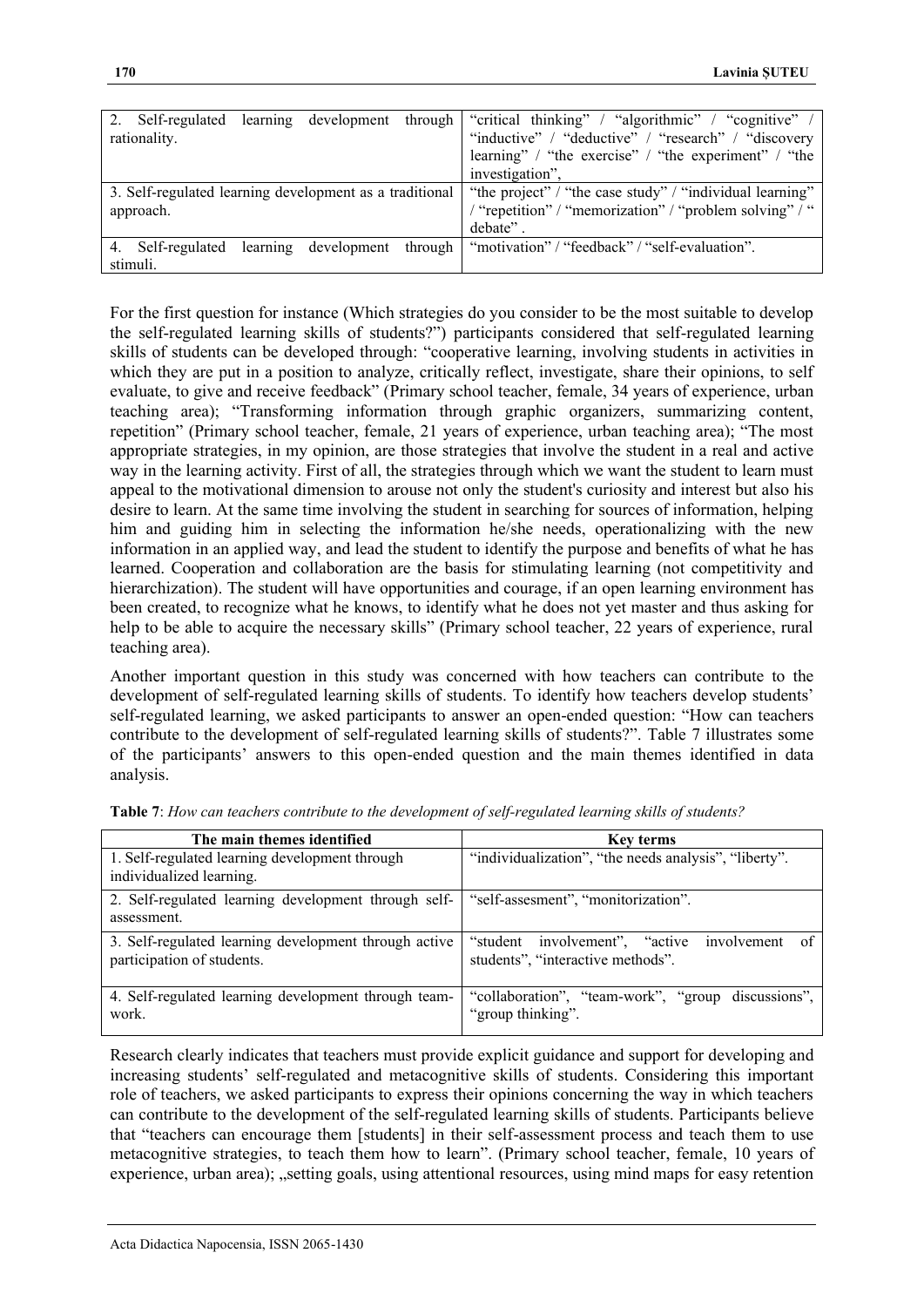of information, organizing learning space, etc.". (Primary school teacher, female, 13 years of experience, urban area); "the teacher contributes to the development of students' self-regulated learning skills if, first of all the, provide immediate feedback and show availability and present themselves to students as a source of information and regulation through specific learning activities so that the student can reach an autonomous learning behavior". (Primary school teacher, female, 8 years of experience, urban area).

Besides identifying the teachers' opinions regarding the best teaching strategies that develop students' self-regulated learning, and the way in which teachers can develop these skills in their students, we aimed to also identified the factors that hinder the development of these skills. We asked the participants to answer to the following open-ended question: "What are the factors that hinder the development of self-regulated learning skills?". In Table 8 we present the main factors identified through the qualitative analysis.

| The main themes               | <b>Key terms</b>                                                                          |
|-------------------------------|-------------------------------------------------------------------------------------------|
| identified                    |                                                                                           |
| 1. School / Educational       | "reduced time for teaching", "vast school curricula", "lack of time", "low resources",    |
| system factors.               | "the high number of students", "low professional motivation".                             |
| related<br>2. Factors         | to "communication barriers", "lack of communication", "inefficient communication",        |
| students.                     | "inadequate teaching strategies", "reduced experience of teachers".                       |
| 3. Factors<br>related<br>to 1 | "lack of motivation", "lack of belief in one's self person", "lack of interest", "lack of |
| teachers.                     | involvement"., "behavior and attention difficulties of students".                         |

**Table 8**: *What are the factors that hinder the development of students' self-regulated learning skills?*

Developing self-regulated and metacognitive skills of students in the classroom context can be a difficult task for teachers. There may be several factors that have to be taken into consideration when developing these skills in students. Teachers suggest that the factors that hinder the development of students' self-regulated and metacognitive skills are related to students, teachers, and the educational system: "*The time allocated to previous activities to develop basic skills in this regard. Students' abilities to work independently. Students need support and continuous external feedback*." (Primary school teacher, female, 10 years of experience, urban area); *"First of all, I think that the textbooks, the contents, which are very necessary for the primary cycle, are not made according to the syllabus. Then the integrated teaching cannot be achieved in a real and substantial way in all subjects in primary education. Another reason is that the curriculum does not provide an integrated and overview of the skills that the student in primary school should develop. The student is more tempted to show his value through the grades he receives and not to learn to know and know what to do with what he knows. Thus, a primary school graduate should consciously use in real life the skills formed in the five years of school, and reality shows us that this is not the case. In my opinion, a primary school graduate should have those skills that will practically help him to solve problem situations in everyday life!"* (Primary school teacher, female, 22 years of experience, rural area); "*The lack of continuity*, *fragmentation of contents, tasks, misunderstanding of the need for self-regulated learning."* (Primary school teacher, female, 35 years of experience, rural area).

# **5. Discussion and conclusions**

Promoting and developing self-regulated and metacognitive learning in school is of high importance nowadays if we consider the large volume of information that students have access to and the changing role of a "good professional" who must unceasingly learn and adapt to new tasks and working contexts. The need to learn throughout life and to be a life-long learner is highly related to the use of self-regulated and metacognitive skills and strategies in learning. Self-regulated learning skills have to be taught or developed in the school context since students, particularly those in the primary level, need to get explicit and overt guidance from teachers to be able to independently regulate their learning. The development of these skills is influenced and determined to a certain degree by teachers who should develop and promote self-regulated learning in the classroom. But since research shows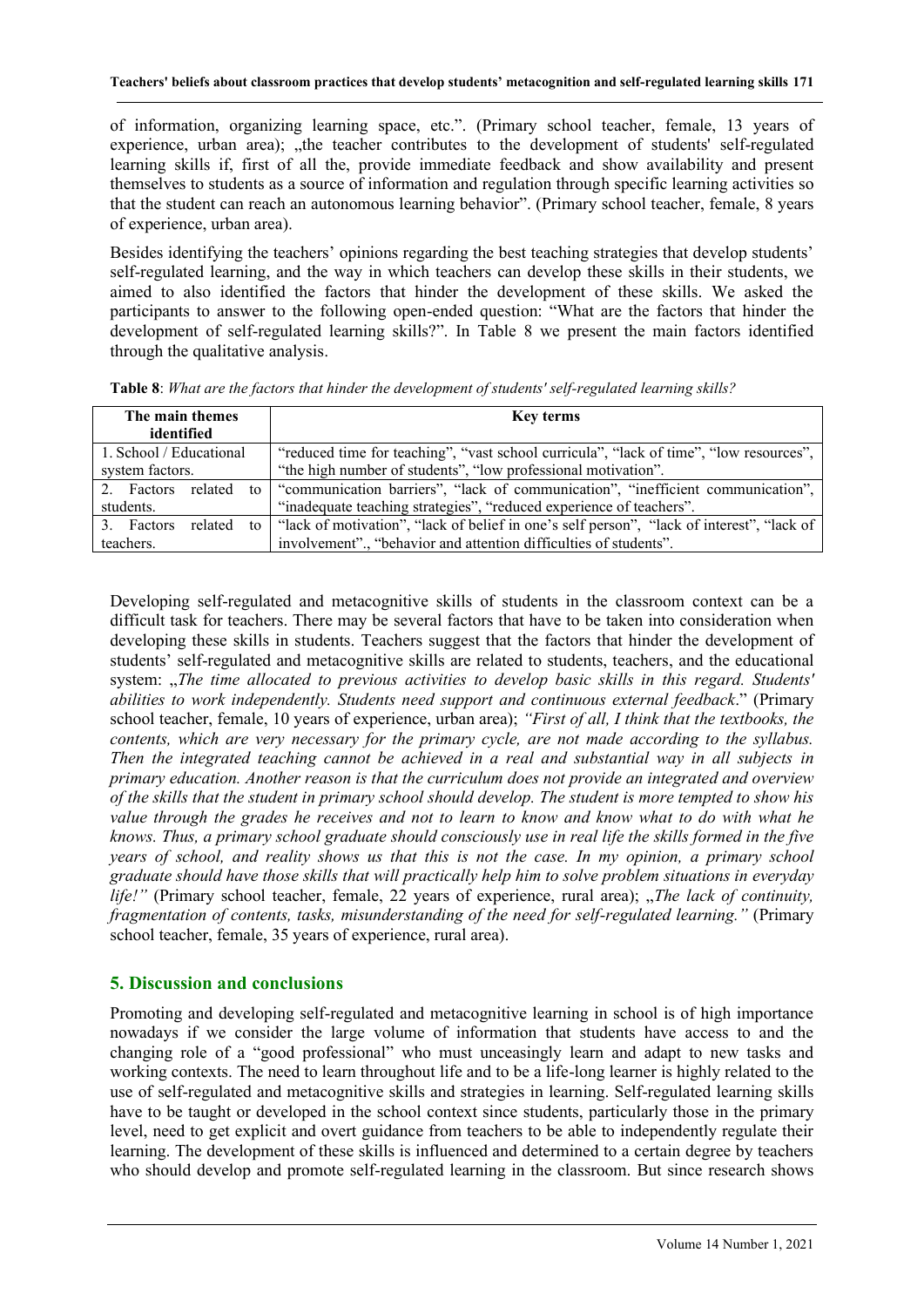that often teachers have difficulties in creating a proper environment, and offering explicit guidance for the development of self-regulated learning skills in students, this study aimed to identify what are the opportunities created by teachers to promote self-regulated learning in the classroom, specifically planning and monitorization skills. Data analysis indicates that pre-primary and school teachers (ISCED 02-3) create opportunities for developing self-regulated learning in the classroom, although to an average extent. Students set goals while learning, activate their metacognitive knowledge and the task value and manage their learning time, all these being included under the umbrella of planning skills and strategies in Vrieling and colleagues' vision. Besides planning, students monitor their learning process and adapt it to reach the goals they have set up.

Developing students' metacognition and self-regulated learning in the classroom context is not influenced by the teachers' experience in teaching. It seems that creating opportunities for students to develop their metacognition and self-regulated learning skills is not something that develops with teachers' experience. The fact that the teaching experience does not have an impact on the opportunities created in the classroom context to develop students' metacognition and self-regulated learning has to be taken into account by policy makers and by those who deliver life-long learning education programs for teachers.

The results obtained through the quantitative data analysis were completed by qualitative ones, which allowed us to better understand how teachers create classroom opportunities to develop self-regulated and metacognitive skills in students. To promote planning and monitorization skills in students, teachers believe it is essential to actively involve students in their learning, use interactive activities, and focus on individual characteristics of students, and adapt teaching and learning to these characteristics. Furthermore, feedback and self-assessment are essential in an environment that wants to promote self-regulated learning. Although teachers strive to create learning environments in which students use their self-regulation skills, some factors make this task difficult. These factors can be categorized into three categories, according to teachers' opinions: factors related to students, teachers, and the educational system. Participants believe that students' lack of motivation, interest and involvement makesit difficult to develop and use their self-regulated learning skills. Moreover, some teachers might not be prepared to teach these skills to students because they have communication difficulties with students and use inadequate teaching strategies. To these factors, we can add a series of shortcomings of the Romanian educational system like the loaded school curriculum, the high number of teaching hours (with little time for preparation), the lack of time and resources, and a large number of students in a classroom.

The contributions of this study to the existing self-regulated learning literature in Romania should not be neglected since there is a lack of research on how this learning develops in the classroom context and how and to what extent teachers promote it through their teaching approach. The results of such studies are valuable since they can be used for the development and implementation of training programs for both teachers and students. Moreover, policymakers could also use the results of these studies to change and adapt the school curricula. Researchers interested in how self-regulated learning develops in the classroom environment should use different research approaches to offer a complete picture of this phenomenon.

#### **References**

- Coutinho, S., Wiemer-Hastings, K., Skowronski, J. & Britt, A. (2005). Metacognition, need for cognition and use of explanations during ongoing online and problem-solving. *Learning and Individual Differences, 15* (4), 321-337.
- Dinsmore, D., Alexander, P. & Loughlin, S. (2008). Focusing on the conceptual lens on metacognition, self-regulation, and self-regulated learning. *Educational Psychology Review, 20*(4), 391-409.
- Flavell, J.H. (1970). Metacognition and cognitive monitoring. A new area of cognitive-developmental inquiry. *American Psychological Association, 34* (10), 906-911.